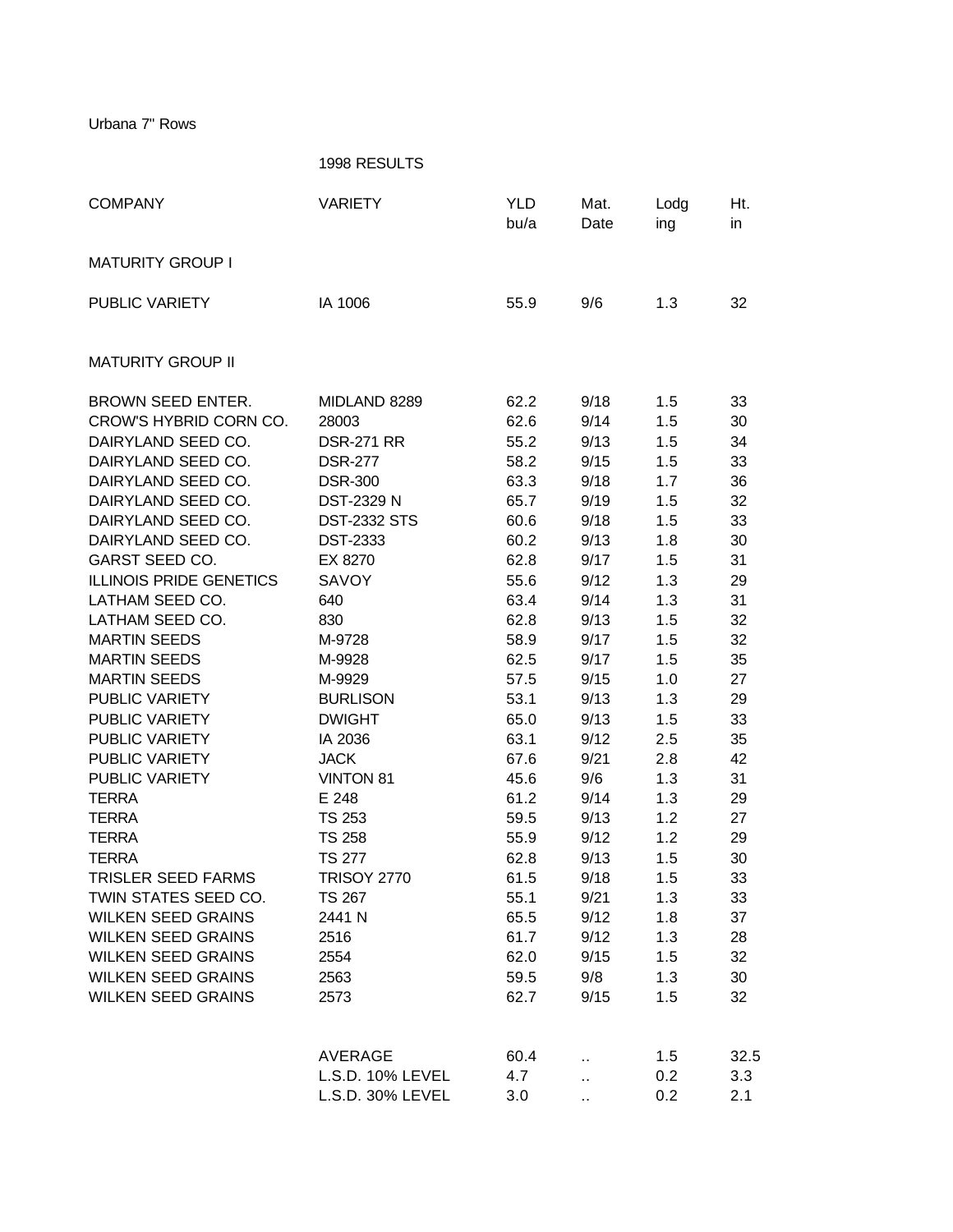| STD ERR OF TRT MN | 2.0 | 0.1  | 1.4 |
|-------------------|-----|------|-----|
| COEFF OF VAR (%)  | 5.7 | 12.3 | 7.5 |

**MATURITY GROUP III** 

| <b>AGRATECH SEED</b>           | AT 333             | 69.2 | 9/25 | 1.5 | 37 |
|--------------------------------|--------------------|------|------|-----|----|
| <b>AGRATECH SEED</b>           | <b>AT 34 RR</b>    | 57.1 | 9/26 | 1.5 | 35 |
| <b>AGRATECH SEED</b>           | AT 350             | 61.0 | 9/20 |     | 38 |
| <b>AGRATECH SEED</b>           | AT 385 STS         |      |      | 1.5 |    |
|                                |                    | 60.4 | 9/27 | 1.5 | 38 |
| <b>AGRATECH SEED</b>           | AT 39 RR           | 59.8 | 9/26 | 1.8 | 39 |
| <b>BECK'S HYBRIDS</b>          | 351                | 62.3 | 9/23 | 1.5 | 35 |
| <b>BECK'S HYBRIDS</b>          | 395                | 61.4 | 9/26 | 1.5 | 35 |
| <b>BROWN SEED ENTER.</b>       | MIDLAND 8318       | 53.9 | 9/18 | 1.5 | 39 |
| <b>BROWN SEED ENTER.</b>       | MIDLAND 8359       | 58.9 | 9/26 | 1.5 | 37 |
| <b>BROWN SEED ENTER.</b>       | MIDLAND 8388       | 54.3 | 9/21 | 1.3 | 34 |
| DAIRYLAND SEED CO.             | <b>DSR-321 RR</b>  | 54.9 | 9/20 | 1.5 | 37 |
| DAIRYLAND SEED CO.             | <b>DSR-325</b>     | 64.7 | 9/26 | 1.7 | 37 |
| DAIRYLAND SEED CO.             | <b>DSR-338 STS</b> | 65.1 | 9/26 | 1.7 | 33 |
| DAIRYLAND SEED CO.             | <b>DSR-351 RR</b>  | 56.5 | 9/24 | 1.3 | 34 |
| <b>GARST SEED CO.</b>          | D 308              | 56.0 | 9/19 | 1.5 | 30 |
| GARST SEED CO.                 | D 350              | 60.4 | 9/25 | 1.3 | 34 |
| <b>GARST SEED CO.</b>          | D 398              | 59.3 | 9/26 | 1.5 | 37 |
| <b>ILLINOIS PRIDE GENETICS</b> | <b>IROQUOIS</b>    | 52.8 | 9/20 | 1.5 | 38 |
| <b>ILLINOIS PRIDE GENETICS</b> | <b>MACON</b>       | 59.0 | 9/25 | 1.3 | 37 |
| <b>ILLINOIS PRIDE GENETICS</b> | <b>MAVERICK</b>    | 66.0 | 10/2 | 2.3 | 39 |
| <b>ILLINOIS PRIDE GENETICS</b> | <b>SALINE</b>      | 55.2 | 9/27 | 1.5 | 42 |
| <b>MARTIN SEEDS</b>            | M-9439             | 48.7 | 9/25 | 1.7 | 39 |
| <b>MARTIN SEEDS</b>            | M-9733             | 63.5 | 9/25 | 1.5 | 38 |
| <b>MARTIN SEEDS</b>            | M-9932             | 60.8 | 9/20 | 1.7 | 40 |
| <b>MARTIN SEEDS</b>            | <b>M-RESISTER</b>  | 62.0 | 9/26 | 1.5 | 39 |
| PRAIRIE HERITAGE SEEDS         | PH-3200            | 52.7 | 9/25 | 1.5 | 34 |
| PRAIRIE HERITAGE SEEDS         | PH-3400            | 53.4 | 9/25 | 1.3 | 36 |
| PRAIRIE HERITAGE SEEDS         | PH-3500 S          | 52.2 | 9/26 | 1.5 | 36 |
| PRAIRIE HERITAGE SEEDS         | PH-3600            | 52.2 | 9/26 | 1.5 | 42 |
| <b>PUBLIC VARIETY</b>          | <b>EDISON</b>      | 49.2 | 9/20 | 1.2 | 32 |
| <b>PUBLIC VARIETY</b>          | IA 3005            | 63.4 | 9/24 | 1.5 | 38 |
| PUBLIC VARIETY                 | <b>LINFORD</b>     | 54.9 | 9/27 | 2.5 | 37 |
| PUBLIC VARIETY                 | <b>PANA</b>        | 63.1 | 9/25 | 1.8 | 38 |
| PUBLIC VARIETY                 | <b>PROBST</b>      | 52.2 | 9/20 | 1.5 | 35 |
| <b>PUBLIC VARIETY</b>          | <b>RESNIK</b>      | 53.9 | 9/26 | 1.5 | 38 |
| PUBLIC VARIETY                 |                    |      | 9/18 |     |    |
| PUBLIC VARIETY                 | <b>THORNE</b>      | 49.7 |      | 1.5 | 34 |
|                                | <b>WILLIAMS 82</b> | 45.0 | 9/29 | 1.7 | 38 |
| PUBLIC VARIETY                 | <b>YALE</b>        | 59.2 | 9/25 | 1.5 | 36 |
| <b>TERRA</b>                   | E 348              | 55.6 | 9/22 | 1.3 | 33 |
| <b>TERRA</b>                   | E 394              | 57.5 | 9/26 | 1.7 | 39 |
| <b>TERRA</b>                   | <b>TS 317</b>      | 55.7 | 9/16 | 1.3 | 32 |
| <b>TERRA</b>                   | TS 364 T           | 62.1 | 9/25 | 1.3 | 34 |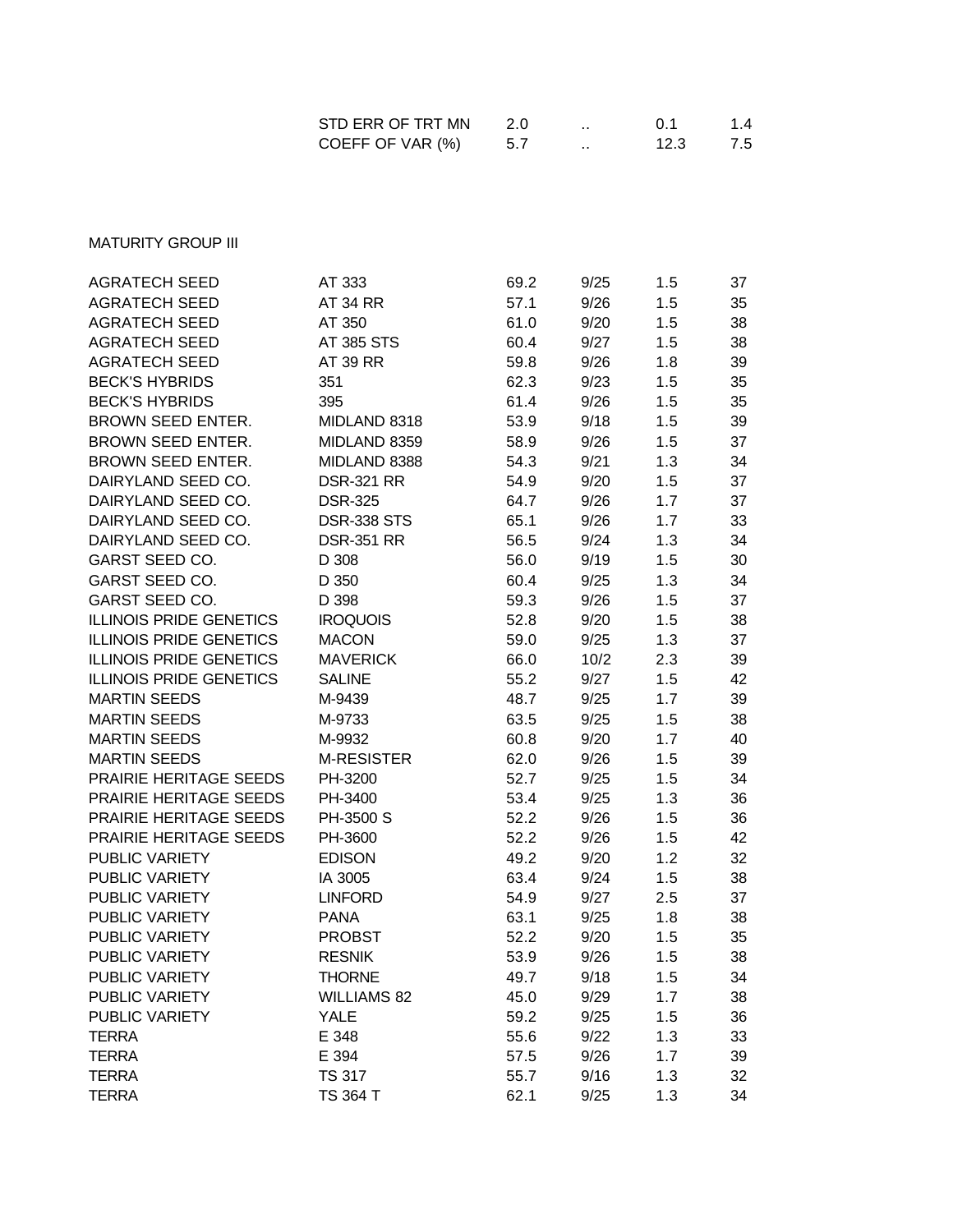| <b>TERRA</b><br><b>TRISLER SEED FARMS</b><br>TWIN STATES SEED CO.<br>TWIN STATES SEED CO.<br>TWIN STATES SEED CO.<br>TWIN STATES SEED CO.<br><b>WILKEN SEED GRAINS</b><br><b>WILKEN SEED GRAINS</b><br><b>WILKEN SEED GRAINS</b><br><b>WILKEN SEED GRAINS</b> | <b>TS 387</b><br><b>TRISOY 3252</b><br><b>TS 317</b><br><b>TS 337</b><br><b>TS 367</b><br><b>TS 397</b><br>3414<br>3418<br>3431 CN<br>3494 | 56.7<br>57.0<br>60.1<br>67.6<br>66.1<br>66.0<br>52.4<br>57.0<br>64.1<br>56.7 | 9/25<br>9/18<br>9/20<br>9/20<br>9/27<br>9/29<br>9/19<br>9/18<br>9/20<br>9/26 | 1.5<br>1.5<br>1.5<br>1.3<br>1.5<br>1.5<br>1.3<br>1.5<br>1.3<br>1.3 | 38<br>39<br>36<br>37<br>37<br>35<br>33<br>37<br>36<br>33 |
|---------------------------------------------------------------------------------------------------------------------------------------------------------------------------------------------------------------------------------------------------------------|--------------------------------------------------------------------------------------------------------------------------------------------|------------------------------------------------------------------------------|------------------------------------------------------------------------------|--------------------------------------------------------------------|----------------------------------------------------------|
|                                                                                                                                                                                                                                                               | <b>AVERAGE</b><br>L.S.D. 10% LEVEL<br>L.S.D. 30% LEVEL<br>STD ERR OF TRT MN<br>COEFF OF VAR (%)                                            | 58.0<br>5.1<br>3.2<br>2.2<br>6.5                                             | ä.<br>ò.<br>ä,<br>$\ddotsc$<br>ü.                                            | 1.5<br>0.3<br>0.2<br>0.1<br>13.9                                   | 37<br>5.6<br>3.5<br>2.4<br>11.1                          |
| <b>MATURITY GROUP IV</b>                                                                                                                                                                                                                                      |                                                                                                                                            |                                                                              |                                                                              |                                                                    |                                                          |
| <b>ILLINOIS PRIDE GENETICS</b>                                                                                                                                                                                                                                | <b>INA</b>                                                                                                                                 | 49.3                                                                         | 10/3                                                                         | 2.7                                                                | 39                                                       |
| <b>ILLINOIS PRIDE GENETICS</b>                                                                                                                                                                                                                                | <b>REND</b>                                                                                                                                | 54.9                                                                         | 9/30                                                                         | 2.2                                                                | 44                                                       |
| PUBLIC VARIETY                                                                                                                                                                                                                                                | <b>BRONSON</b>                                                                                                                             | 47.8                                                                         | 9/29                                                                         | 1.8                                                                | 39                                                       |
| PUBLIC VARIETY                                                                                                                                                                                                                                                | <b>FLYER</b>                                                                                                                               | 44.8                                                                         | 9/26                                                                         | 1.5                                                                | 37                                                       |
| <b>PUBLIC VARIETY</b>                                                                                                                                                                                                                                         | <b>NILE</b>                                                                                                                                | 44.5                                                                         | 9/27                                                                         | 2.2                                                                | 39                                                       |
| PUBLIC VARIETY                                                                                                                                                                                                                                                | <b>OMAHA</b>                                                                                                                               | 52.7                                                                         | 9/28                                                                         | 1.7                                                                | 36                                                       |
| <b>TERRA</b>                                                                                                                                                                                                                                                  | E 438                                                                                                                                      | 51.9                                                                         | 9/30                                                                         | 1.7                                                                | 39                                                       |
| <b>TERRA</b>                                                                                                                                                                                                                                                  | <b>TS 415</b>                                                                                                                              | 57.9                                                                         | 9/30                                                                         | 1.8                                                                | 38                                                       |
|                                                                                                                                                                                                                                                               | <b>AVERAGE</b>                                                                                                                             | 50.5                                                                         | à.                                                                           | 1.9                                                                | 39.2                                                     |
|                                                                                                                                                                                                                                                               | L.S.D. 10% LEVEL                                                                                                                           | 7.5                                                                          | ä.                                                                           | 0.5                                                                | 3.7                                                      |
|                                                                                                                                                                                                                                                               | L.S.D. 30% LEVEL                                                                                                                           | 4.6                                                                          | ä,                                                                           | 0.3                                                                | 2.3                                                      |
|                                                                                                                                                                                                                                                               | STD ERR OF TRT MN                                                                                                                          | 3.0                                                                          | ä.                                                                           | 0.2                                                                | 1.5                                                      |
|                                                                                                                                                                                                                                                               | COEFF OF VAR (%)                                                                                                                           | 10.3                                                                         | $\ddot{\phantom{1}}$                                                         | 16.1                                                               | 6.6                                                      |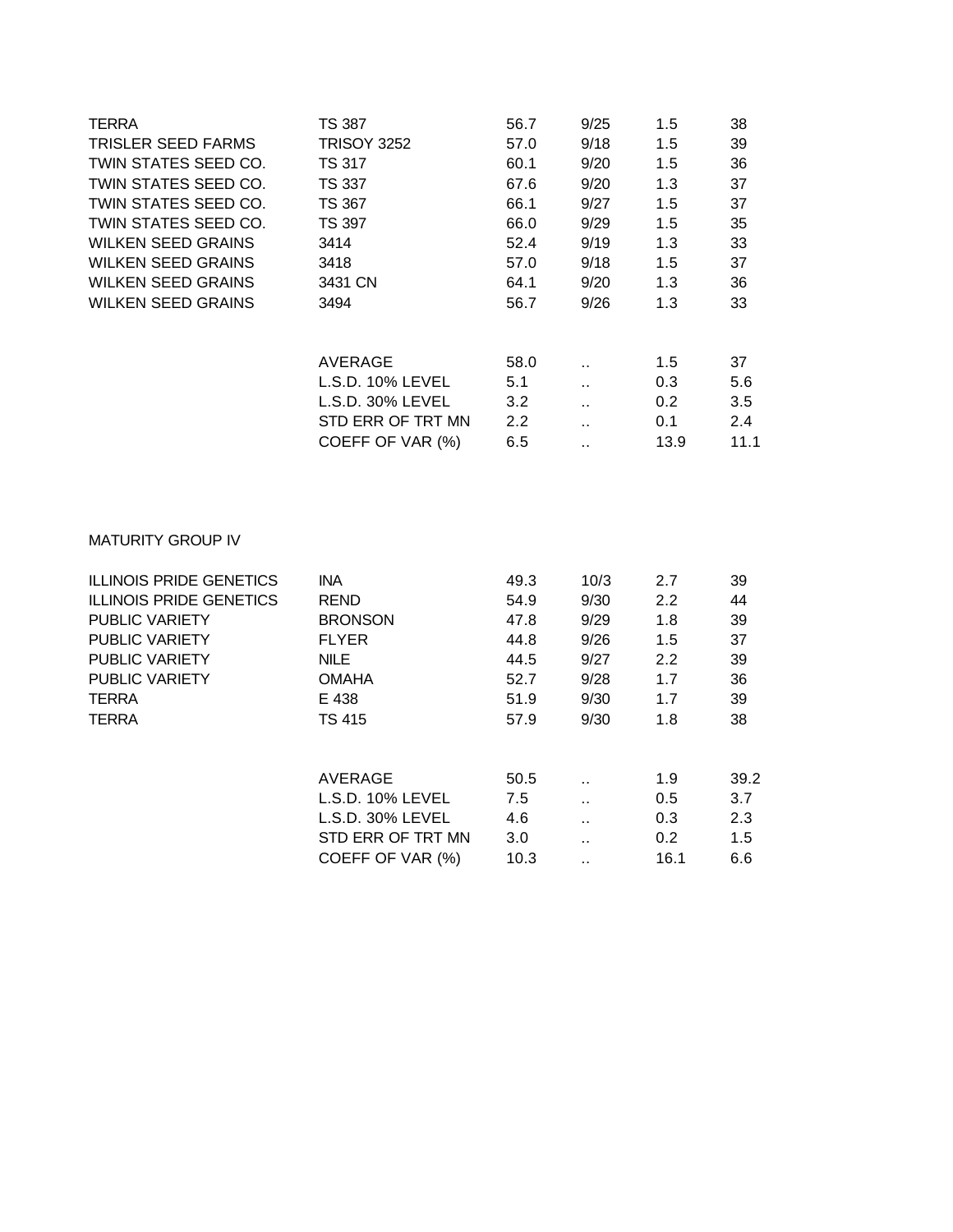| Shat<br>ter                                                                                                   | Ave<br>2 yr<br>bu/a          | Ave<br>3 yr<br>bu/a |
|---------------------------------------------------------------------------------------------------------------|------------------------------|---------------------|
| 1                                                                                                             | 49.0                         | 47.6                |
| 1<br>1<br>$\mathbf{1}$<br>$\mathbf{1}$<br>$\overline{\mathbf{1}}$                                             | 53.9<br>56.1<br>59.1         | 56.7<br>61.0        |
| $\overline{\mathbf{1}}$<br>$\mathbf{1}$<br>$\mathbf{1}$<br>$\mathbf{1}$<br>$\mathbf{1}$                       | 51.8                         | 53.8                |
| $\mathbf{1}$<br>$\mathbf{1}$<br>$\overline{\mathbf{1}}$<br>$\overline{\mathbf{1}}$<br>$\overline{\mathbf{1}}$ | 54.7                         | 55.5                |
| $\mathbf{1}$<br>$\mathbf{1}$<br>$\mathbf{1}$<br>1                                                             | 46.5<br>62.9<br>59.0<br>62.9 | 47.3<br>60.0        |
| 1<br>$\mathbf{1}$<br>1<br>$\mathbf{1}$<br>1                                                                   | 42.6<br>57.1<br>60.5         | 56.0                |
| 1<br>1<br>$\mathbf{1}$<br>$\overline{1}$                                                                      | 53.6<br>56.6                 | 56.0<br>55.9        |
| $\mathbf{1}$<br>$\mathbf{1}$<br>$\overline{1}$                                                                |                              |                     |
| 1<br>0.1<br>0.1                                                                                               | 55.1<br>٠.<br>٠.             | 55.0<br>.,<br>.,    |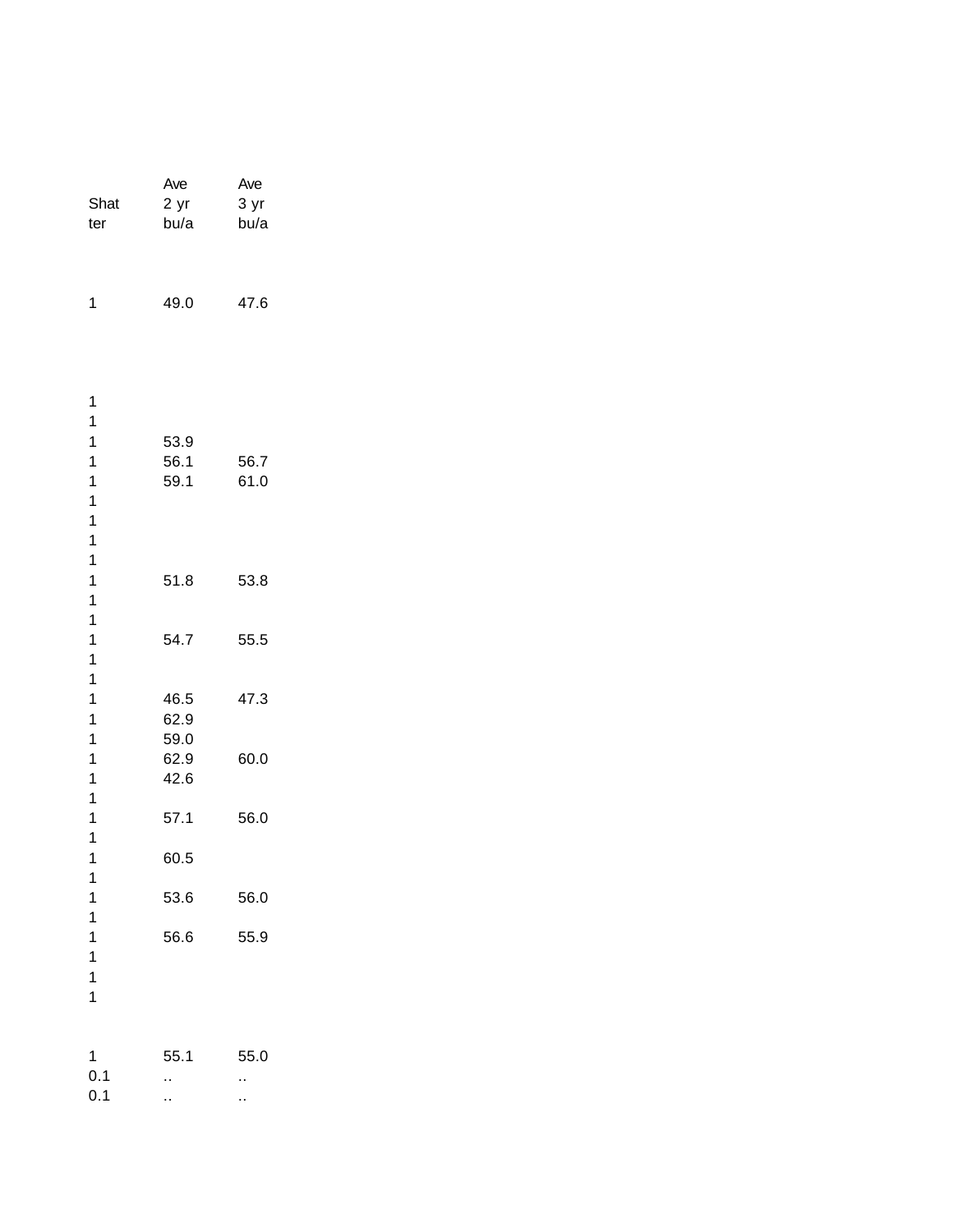| 1                                       | 64.8         | 61.4 |
|-----------------------------------------|--------------|------|
| 1                                       |              |      |
| $\mathbf{1}$                            |              |      |
| $\mathbf{1}$                            |              |      |
| $\mathbf{1}$                            |              |      |
| $\mathbf{1}$                            | 60.3         |      |
| $\mathbf{1}$                            | 60.6         | 62.3 |
| $\mathbf{1}$                            |              |      |
| $\overline{1}$                          |              |      |
| $\mathbf{1}$                            |              |      |
| $\mathbf{1}$                            |              |      |
| 1                                       | 63.4         | 60.2 |
| $\mathbf{1}$                            |              |      |
| 1                                       | 55.3         |      |
| 1                                       |              |      |
| $\overline{\mathbf{1}}$<br>$\mathbf{1}$ |              |      |
| 1                                       | 49.6         | 51.6 |
| 1                                       | 56.1         | 58.5 |
| $\mathbf{1}$                            | 66.6         | 63.7 |
| $\mathbf{1}$                            | 53.9         | 54.1 |
| 1                                       | 50.7         |      |
| 1                                       | 62.3         | 60.5 |
| $\mathbf{1}$                            |              |      |
| $\overline{1}$                          | 60.1         |      |
| 1                                       | 50.9         | 51.8 |
| $\mathbf{1}$                            | 49.7         | 51.0 |
| $\mathbf{1}$                            |              |      |
| $\mathbf{1}$                            |              |      |
| 1                                       | 49.8         | 51.0 |
| 1                                       | 62.9         | 60.4 |
| $\mathbf{1}$                            | 54.7         | 53.0 |
| $\overline{\mathbf{1}}$                 | 61.8         |      |
| $\mathbf{1}$                            | 50.8         | 53.0 |
| 1                                       | 52.3         | 53.1 |
| $\mathbf{1}$                            | 50.2         | 51.0 |
| $\mathbf{1}$                            | 46.4         |      |
| $\mathbf{1}$                            | 56.9         | 55.7 |
| 1<br>$\overline{1}$                     |              |      |
| $\mathbf{1}$                            |              |      |
| 1                                       | 57.1<br>58.4 |      |
|                                         |              |      |

0.1 5.8 4.5<br>9.5 18.2 14.1 18.2